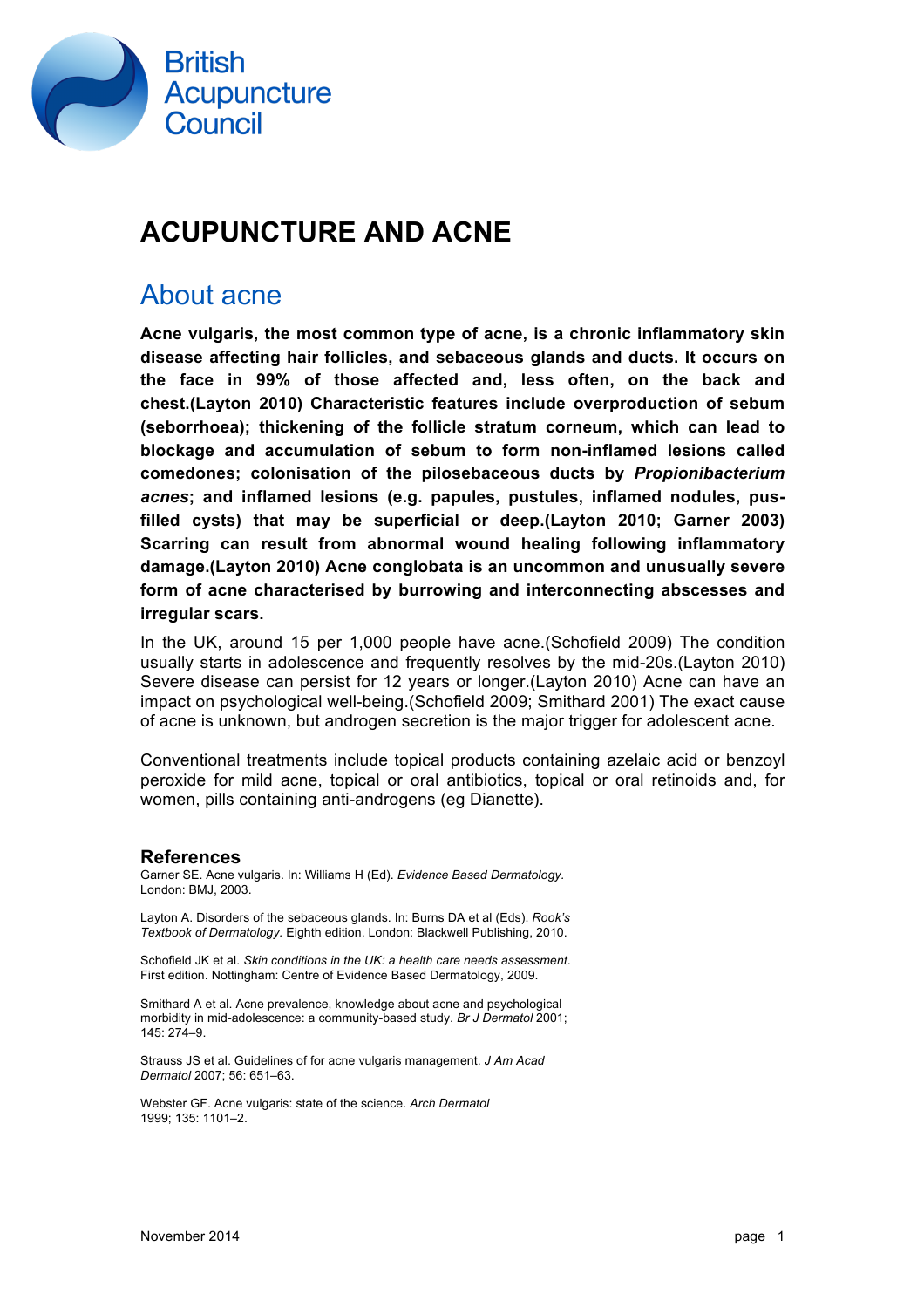### How acupuncture can help

Evidence pooled together in a systematic review has shown that acupuncture plus moxibustion is safe and effective for the treatment of acne, and possibly better than routine western medicine.(Li 2009) (see Table below) In one randomised controlled trial, acupuncture treatment of moderate acne vulgaris was associated with reduction of inflammatory lesions and improvement of the quality of life, but there was no nonacupuncture control for comparison (Son 2010). In another, adding warming moxibustion to a baseline acupuncture treatment improved the outcomes similarly to that of adding the drug isotretinoin(Mi 2010). Finally, one trial found body acupuncture to have some effect in the treatment of acne vulgaris, and that the addition of laser auricular irradiation may improve efficacy (Lihong 2006). There is very little research on acupuncture and acne outside of China. Most of the trials to date are of low quality and the conclusions of the systematic review should be viewed in that light.

In general, acupuncture is believed to stimulate the nervous system and cause the release of neurochemical messenger molecules. The resulting biochemical changes influence the body's homeostatic mechanisms, thus promoting physical and emotional well-being. Stimulation of certain acupuncture points has been shown to affect areas of the brain that are known to reduce sensitivity to pain and stress (Hui 2010)

Acupuncture may help to treat acne through one or more of the following general mechanisms, but as yet we have no specific information from studies on people with acne:

- reducing inflammation, by promoting release of vascular and immunomodulatory factors (Zijlstra 2003; Kavoussi 2007);
- enhancing natural killer cell activities and modulating the number and ratio of immune cell types (Kawakita 2008);
- increasing local microcirculation (Komori 2009), which aids dispersal of swelling;

### About traditional acupuncture

Acupuncture is a tried and tested system of traditional medicine, which has been used in China and other eastern cultures for thousands of years to restore, promote and maintain good health. Its benefits are now widely acknowledged all over the world and in the past decade traditional acupuncture has begun to feature more prominently in mainstream healthcare in the UK. In conjunction with needling, the practitioner may use techniques such as moxibustion, cupping, massage or electroacupuncture. They may also suggest dietary or lifestyle changes.

Traditional acupuncture takes a holistic approach to health and regards illness as a sign that the body is out of balance. The exact pattern and degree of imbalance is unique to each individual. The traditional acupuncturist's skill lies in identifying the precise nature of the underlying disharmony and selecting the most effective treatment. The choice of acupuncture points will be specific to each patient's needs. Traditional acupuncture can also be used as a preventive measure to strengthen the constitution and promote general well-being.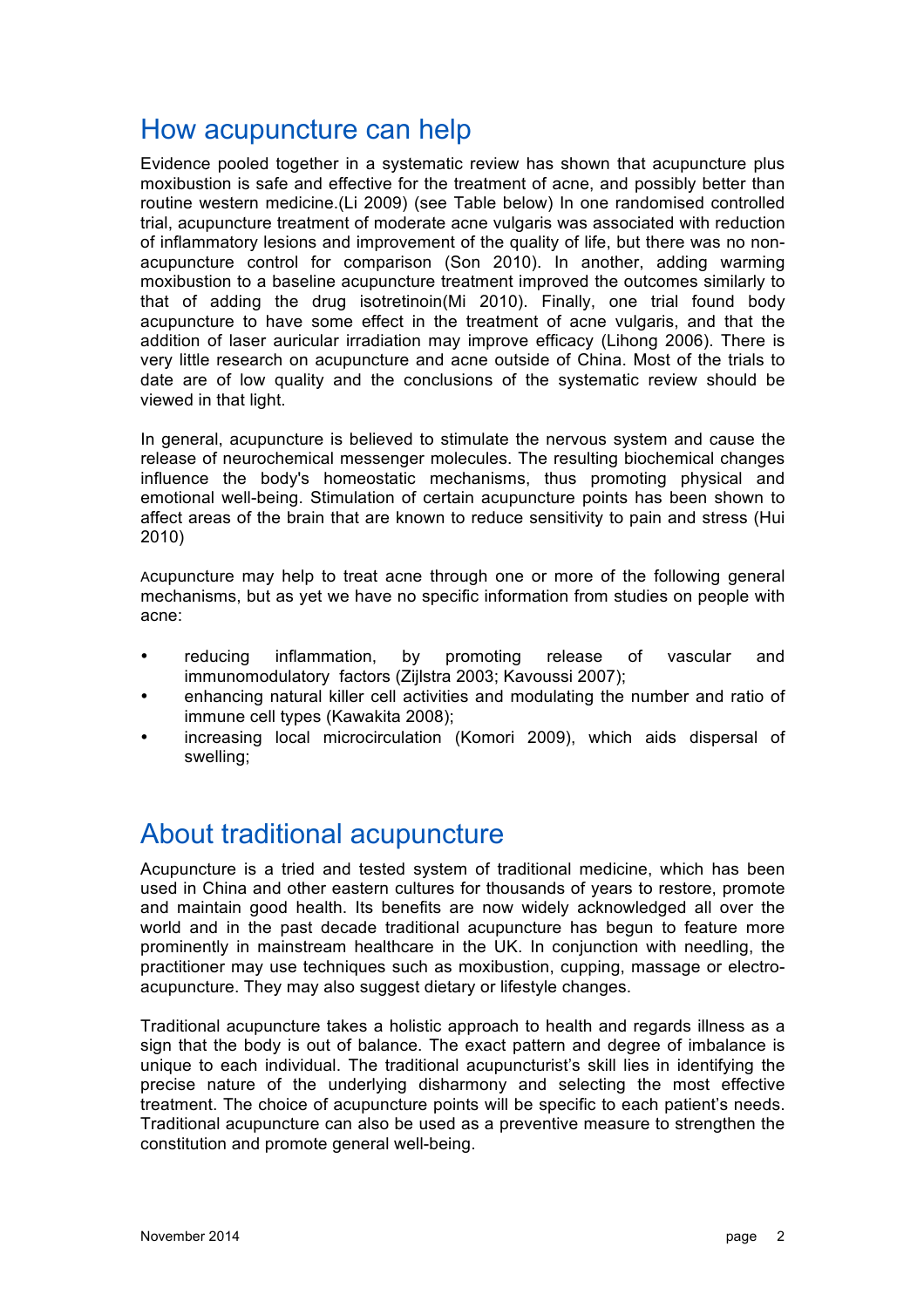An increasing weight of evidence from Western scientific research (see overleaf) is demonstrating the effectiveness of acupuncture for treating a wide variety of conditions. From a biomedical viewpoint, acupuncture is believed to stimulate the nervous system, influencing the production of the body's communication substances - hormones and neurotransmitters. The resulting biochemical changes activate the body's self-regulating homeostatic systems, stimulating its natural healing abilities and promoting physical and emotional well-being.

### About the British Acupuncture Council

With over 3000 members, the British Acupuncture Council (BAcC) is the UK's largest professional body for traditional acupuncturists. Membership of the BAcC guarantees excellence in training, safe practice and professional conduct. To find a qualified traditional acupuncturist, contact the BAcC on 020 8735 0400 or visit www.acupuncture.org.uk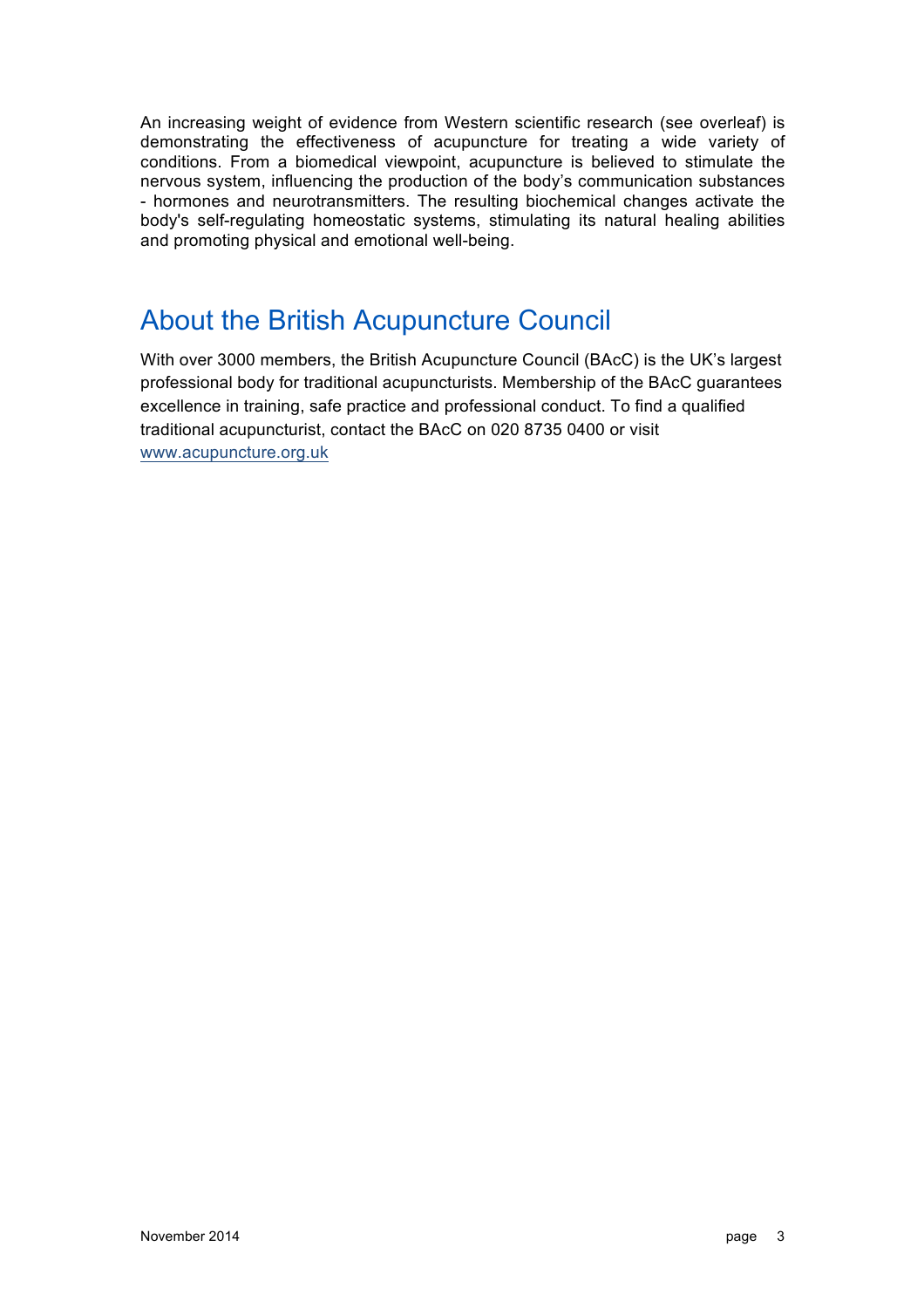# **ACUPUNCTURE AND ACNE**

## The evidence

| <b>Research</b>                                                                                                                                                                                                          | <b>Conclusion</b>                                                                                                                                                                                                                                                                                                                                                                                                                                                                                                                                                                                                                                                                                                                                                                                                                                                                                                                                                                                                                                         |
|--------------------------------------------------------------------------------------------------------------------------------------------------------------------------------------------------------------------------|-----------------------------------------------------------------------------------------------------------------------------------------------------------------------------------------------------------------------------------------------------------------------------------------------------------------------------------------------------------------------------------------------------------------------------------------------------------------------------------------------------------------------------------------------------------------------------------------------------------------------------------------------------------------------------------------------------------------------------------------------------------------------------------------------------------------------------------------------------------------------------------------------------------------------------------------------------------------------------------------------------------------------------------------------------------|
| <b>Reviews</b>                                                                                                                                                                                                           |                                                                                                                                                                                                                                                                                                                                                                                                                                                                                                                                                                                                                                                                                                                                                                                                                                                                                                                                                                                                                                                           |
| Li B et al. Evaluation of therapeutic<br>effect and safety for clinical<br>randomized and controlled trials of<br>treatment of acne with acupuncture<br>and moxibustion. Zhongguo Zhenjiu<br>[Chinese] 2009; 29: 247-51. | A review that evaluated the therapeutic effect and safety of<br>acupuncture and moxibustion for the treatment of acne, and to<br>analyse the current situation of clinical studies at present.<br>Seventeen papers, including 1,613 patients, were included and<br>all adopted the cured rate as the evaluation index, Meta-analysis<br>comparing treatment of acne by acupuncture plus moxibustion<br>with routine western medicine as a control found acupuncture to<br>be more effective [combined relative risk 2.96, 95% CI 1.63 to<br>4.91; p<0.0001]. The researchers concluded that acupuncture<br>plus moxibustion is safe and effective for the treatment of acne,<br>and possibly better than routine western medicine.                                                                                                                                                                                                                                                                                                                        |
| <b>Randomised controlled</b><br>trials                                                                                                                                                                                   |                                                                                                                                                                                                                                                                                                                                                                                                                                                                                                                                                                                                                                                                                                                                                                                                                                                                                                                                                                                                                                                           |
| Son BK et al. Efficacy of ah shi point<br>acupuncture on acne vulgaris.<br>Acupuncture in medicine 2010; 28:<br>126-9.                                                                                                   | A double-blind randomised placebo-controlled trial that<br>evaluated the efficacy of ah shi (painful) point and general<br>acupuncture point treatment of moderate acne vulgaris in 36<br>patients. Patients were evaluated using the following outcome<br>measurements: an inflammatory lesion count, a quality-of-life<br>scale (Skindex-29) and a subjective symptom score. After 12<br>treatment sessions, there was a significant reduction in the<br>inflammatory acne lesion counts, the Skindex-29 scores and the<br>subjective symptom scores from baseline in both groups, but no<br>significant difference between groups. The researchers<br>concluded that acupuncture treatment of moderate acne vulgaris<br>was associated with reduction of inflammatory lesions and<br>improvement of the quality of life.                                                                                                                                                                                                                               |
| Mi JP, Yu ZS. Clinical observation of<br>cystic acne treated with warming<br>moxibustion. Zhongguo Zhen Jiu<br>[Chinese] 2010; 30: 383-6.                                                                                | A randomised controlled trial that assessed the clinical efficacy<br>of warming moxibustion on cystic acne in 94 patients. The basic<br>treatment of body acupuncture combined with fire needling was<br>applied in all of three groups. In the observation group, cone<br>moxibustion was added to specific points (CV 4, CV 6, BL 20). In<br>control group 1, oral isotretinoin was given in addition to<br>acupuncture, and in control group 2, no additional therapy was<br>given. After treatment, the total effective rate was 84.4% (27/32)<br>in the observation group, 71.0% (22/31) in control group 1 and<br>51.6% (16/31) in control group 2. Both for total effective rate and<br>for improvement in skin lesions the observation group was<br>superior to control group 2 (p<0.05), but not significantly different<br>to control group 1 (p>0.05). The researchers concluded that<br>warming moxibustion can improve the efficacy of body<br>acupuncture and fire needling on cystic acne, and it is equal in<br>efficacy to isotretinoin. |
| Lihong S. He-Ne laser auricular<br>irradiation plus body acupuncture for<br>treatment of acne vulgaris in 36<br>cases. J Tradit Chin Med 2006; 26:<br>193-4.                                                             | A randomised controlled trial that observed the therapeutic<br>effects of laser auricular irradiation plus body acupuncture for<br>acne vulgaris in 68 patients. The test treatment was compared<br>with body acupuncture only. The results showed that the cure<br>rate was 77.8% in the treatment group and 46.9% in the control<br>group (p<0.05). The researchers concluded that the addition of<br>laser auricular irradiation to body acupuncture may improve<br>efficacy in the treatment of acne vulgaris.                                                                                                                                                                                                                                                                                                                                                                                                                                                                                                                                        |